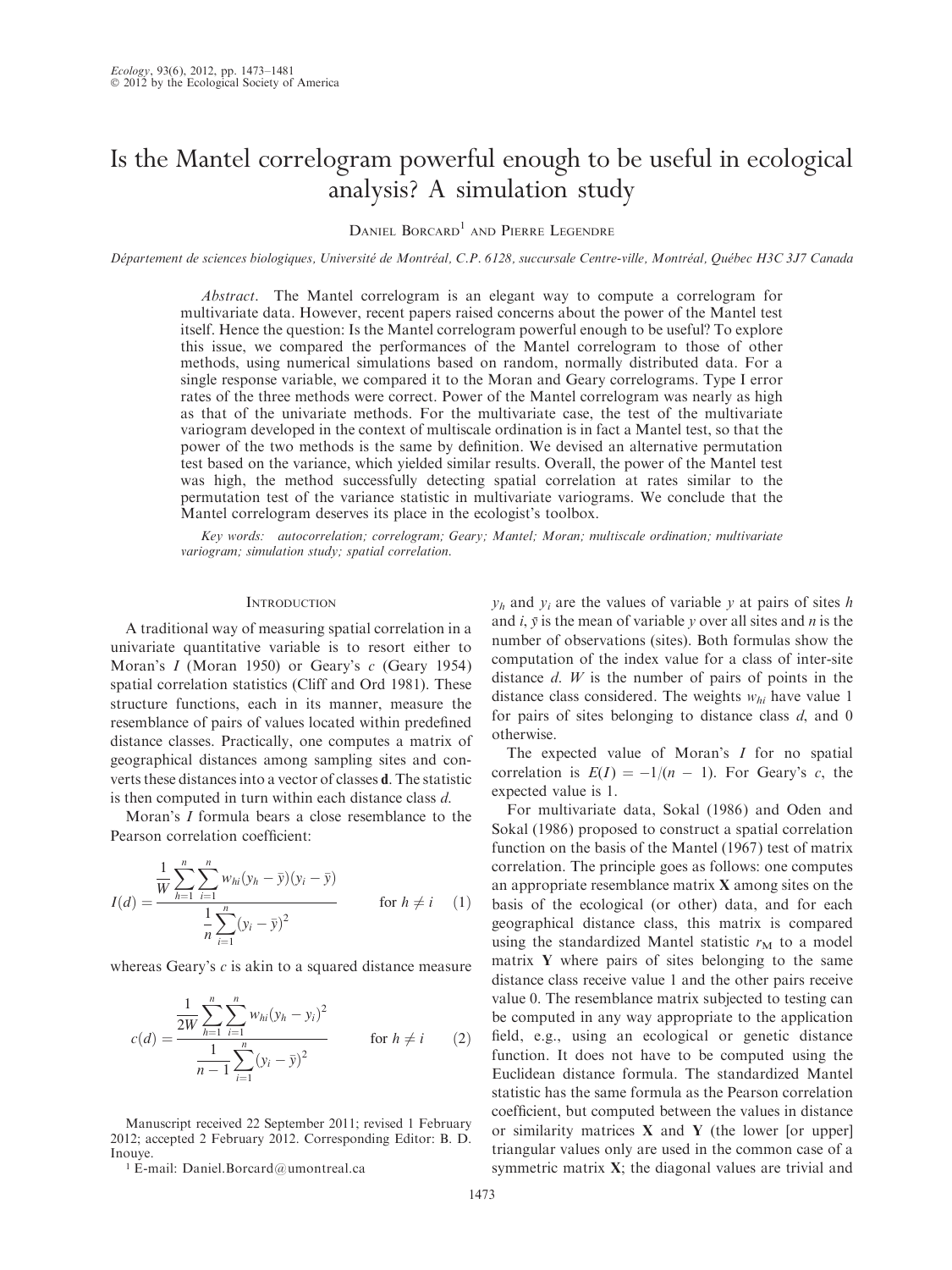not used in the calculation):

$$
r_{\rm M} = \frac{1}{d-1} \sum_{i=2}^{n} \sum_{j=1}^{i-1} \left( \frac{x_{ij} - \bar{x}}{s_x} \right) \left( \frac{y_{ij} - \bar{y}}{s_y} \right) \tag{3}
$$

where  $\bar{x}$  and  $\bar{y}$  are the means of the values in each of the lower-triangular distance matrices **X** and **Y** and  $s_x$  and  $s_y$  are their standard deviations;  $d = [n(n-1)/2]$  is the number of distances in the lower triangular part of each distance matrix. The expected value for no correlation is 0.

Note that despite the mathematical relationship between Pearson's  $r$  and Mantel's  $r_M$ , one should not try to interpret the actual  $r_M$  values as if they were equivalent to correlation coefficients among variables. Dutilleul et al. (2000) showed that for pairs of simulated variables with normal distributions, the  $r_M$  statistic computed between Euclidean distance matrices derived from these variables was always much smaller than the theoretical correlation between the simulated variables. They explained this phenomenon by showing, theoretically and empirically, that  $r_M$  calculated between matrices of squared Euclidean distances computed from these variables is equal to the squared Pearson's r between the original variables; the demonstration holds for the bivariate normal case only. When interpreting a Mantel correlogram, one should not look for high values of the statistic, but for the shape drawn by the significant  $r_M$  values. The sign of the coefficient is important, however. A positive (and significant)  $r_M$ indicates that for the given distance class, the multivariate similarity among sites is higher than expected by chance (i.e., the mean within-class similarity is higher than the mean among-class similarity). The reverse is true for negative  $r_M$  values: communities that are at the corresponding distance are more different than expected by chance. This interpretation is valid for  $r<sub>M</sub>$  statistics computed between an ecological similarity matrix and distance class model matrices with value 1 for pairs of sites belonging to distance class  $d$ , and 0 otherwise. If the calculation is based on an ecological distance matrix, the sign of  $r_M$  has to be changed for the correlogram to display positive values in cases of positive spatial correlation. This change of sign is done automatically in function mantel.correlog $()$  in R  $(R$  Development Core Team 2010).

Parametric tests exist for Moran's  $I$  and Geary's  $c$ coefficients. The Mantel statistic is generally tested by permutations, although a normal approximation exists for large data sets. Furthermore, the Appendix shows that a permutational test of Mantel's  $r_M$  on a matrix of squared Euclidean distances computed from univariate data and a distance model matrix is equivalent to a permutational test of Geary's  $c$  computed on the same data. It is also equivalent to a permutation test of the univariate semi-variance statistic used in variograms.

A correlogram is a graph representing the spatial correlation values against the distance classes. Correlograms can be drawn on the basis of any of the three functions described above. Depending on the way that the distance classes have been constructed, a correlogram can be all-directional (when the variable of interest is isotropic) or directional (when the geographic distances have been calculated in a geographic direction determined by the user). Interpretation of correlograms, which can be tricky, is explained by Legendre and Fortin (1989) and Legendre and Legendre (1998, 2012: Chapter 13).

Apart from the Mantel correlogram, techniques to assess multivariate spatial structures by means of structure functions are scarce. One interesting approach is multiscale ordination (MSO; Wagner 2003, 2004). MSO allows a spatial partitioning of community variation among distance classes and a representation and testing of the community spatial structure in the form of a multivariate variogram, which is simply the sum of the univariate variograms (Wagner 2003, Legendre and Legendre 2012: Chapter 13).

The Mantel correlogram is an elegant idea, but recent papers have raised concerns about the power of the Mantel test of matrix correlation itself (Legendre et al. 2005, 2008, Legendre and Fortin 2010). Therefore, it is appropriate to investigate whether the Mantel correlogram has sufficient power to be useful to ecologists. This is why we set out to compare it to the performance of Moran's  $I$  and Geary's  $c$  in the univariate context (the use of a Mantel correlogram in the univariate context was needed only for comparison purposes), and to the multivariate variogram in the multivariate context, by using simulated data. We chose to base our simulations on random normal data compared using the Euclidean distance to provide a comparison of the Mantel correlogram with Moran and Geary correlograms in situations where the latter two are expected to perform at their best. The question addressed in this paper is thus: how does the Mantel correlogram compare to the other methods in terms of type I error rate and power in the case of random normal data and Euclidean distance matrices?

#### MATERIALS AND METHODS

#### Data simulations

The shape of our simulated data surface was a square  $(100 \times 100$  pixel) grid populated by values drawn at random from the normal distribution, which were autocorrelated.

A necessary preliminary step to a power study is to verify that the method under investigation has a correct rate of type I error. To that effect, we populated our grid with values drawn at random from a normal distribution with mean  $\mu = 0$  and standard deviation  $\sigma = 1$ . These values were generated using function rnorm( ) of the R language base package.

The random autocorrelated data were generated using an R function derived from the Fortran program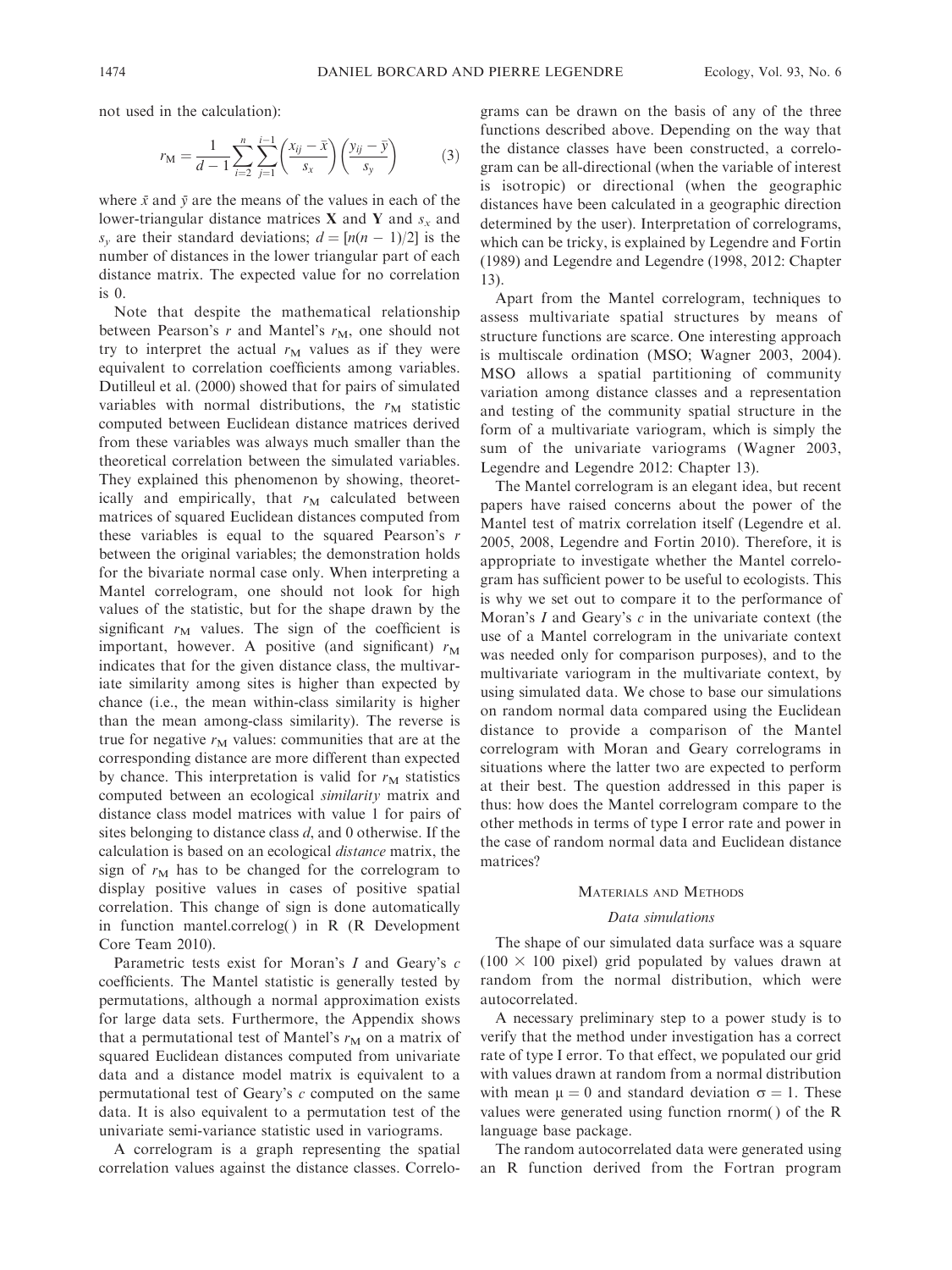SimSSD (Legendre et al. 2002, 2004, 2005). SimSSD is available as a Supplement to Legendre et al. (2005).

Data generation was done as follows: random normal data were modified using conditional sequential Gaussian simulations based on a variogram, which produced data with isotropic spatial correlation. The spherical variogram model was controlled by values of the range parameter; values for this parameter were provided for each simulation run. In all simulations, the nugget variance was set to 0. The range parameter of the variogram was set using the following values: 5, 10, 20, 50, and 100, i.e., spatial correlation was made to vary among simulated data set from below the smallest range theoretically perceptible by the sampling design up to the point of encompassing the whole data set (100 units). The data were actually generated on a simulation grid larger than  $100 \times 100$  pixel to avoid border effects.

The sampling design was a regular  $10 \times 10$  grid overlaid on the  $100 \times 100$  grid; every 10th point was sampled in both directions. This resolution allowed us to sample data that were autocorrelated at scales starting well below the sampling interval (i.e., spatial correlation that should not be detected by analysis of the sample of observations), and ranging up to the broadest possible scale. Every simulation run consisted of 1000 independent replicate data with the same characteristics.

The multivariate data for the Mantel correlograms and multivariate variograms were made of two blocks of five independent variables. The first five variables were autocorrelated over the ranges defined above (except for the type I error rate simulations) whereas the last five variables were random normal variates with mean  $\mu = 0$ and standard deviation  $\sigma = 2$ . We added this amount of noise to the data to prevent the spatial correlation from being too strong and thus detectable with 100% power by all methods under investigation. All data sets, including the random normal variates, were generated prior to their use in the test runs, so that the exact same data could be submitted to the different statistical methods.

#### Computation and tests of spatial statistics

All correlograms were computed for the same distance classes to make them comparable. The class interval, measured in units on the simulated surface, was equal to 8.6 pixels.

The line of reasoning developed in the Appendix led us to run two sets of Mantel tests for univariate data: one set where a matrix of Euclidean distances computed on the simulated data was used and another set where the distances were squared.

A set of computations consisted of the following steps: (1) sample the next vector available among the 1000 data sets. (2) compute the statistics (Moran's I, Geary's c, multivariate variogram and Mantel's  $r<sub>M</sub>$ ) for the seven first distance classes. (3) Test the coefficients. Variances in the variograms and correlations  $r<sub>M</sub>$  in Mantel correlograms and in multivariate variograms were tested by 999 permutations; the other two tests are parametric. (4) Write the values of the statistics and the associated probabilities to an output file. (5). Repeat steps 1 to 4 for the 1000 data sets. (6) Compute summary statistics: mean value of the statistics, rejection rates of  $H_0$  at  $\alpha = 0.05$  and their confidence intervals.

The Mantel correlogram was computed using the function mantel.correlog( $)$  of the vegan R package (available online).<sup>2</sup> Moran's I and Geary's c correlograms were obtained using a modified version of function correlog() of the package pgirmess (*available*  $online$ ).<sup>3</sup> The multivariate variogram was obtained through a modified version of function mso( ) (vegan package): correlog( ) computes one-tailed tests in the direction of positive spatial correlation; mso( ) computes two-tailed tests. Therefore, we modified correlog( ) and mso( ) to allow the tests to be one-tailed in the direction of the sign of  $r<sub>M</sub>$ , i.e., the same test as the default in mantel.correlog( ). This may seem an overly liberal decision, but we justify it by the fact that when computing a correlogram one often has one-tailed hypotheses of positive spatial correlation for the first few distance classes. For these classes, a two-tailed test would be too conservative. Conversely, many spatial structures induce negative spatial correlation at larger distances, which are detected by one-tailed tests in the direction of the sign (which detect negative as well as positive correlations). A side effect of this decision is that in the simulations for type I error, one expects the overall rejection rate to be twice the  $\alpha$  significance level. For instance, for  $\alpha = 0.05$ , a test is expected to reject  $H_0$ in 5% of the runs in each tail, i.e., in 10% of the runs.

In its current version, the variogram test provided by function mso( ) is in fact the exact same Mantel test as performed by the function mantel.correlog( ) when the latter is computed on squared Euclidean distances. Consequently, we had no independent test to which we could compare the performance of the Mantel correlogram. This led us to devise another test based on a different statistic. The Mantel test is based on the correlation between a matrix of (ecological) distances among sites and a binary matrix representing the membership of sites to the distance class being tested. In our new test, the variogram statistic (variance) corresponding to each distance class is tested by random permutations of the data rows followed by recomputation of the statistic. The test is one-tailed in the direction of the sign of the difference between the statistic and the total variance of the data, which is the mathematical expectation of the variogram statistic. The test is run as follows for a given distance class  $k$ : (1) compute the variance of class  $k$ ,  $s_k^2$ , and the total variance,  $s_{\text{tot}}^2$ , of the data; (2) note the sign of the statistic obtained by subtracting  $s_{\text{tot}}^2$  from  $s_k^2$ ; (2) permute the rows of the data table; (3) recompute the variance of the permuted data

<sup>&</sup>lt;sup>2</sup> http://cran.r-project.org/package=vegan

<sup>&</sup>lt;sup>3</sup> http://CRAN.R-project.org/package=pgirmess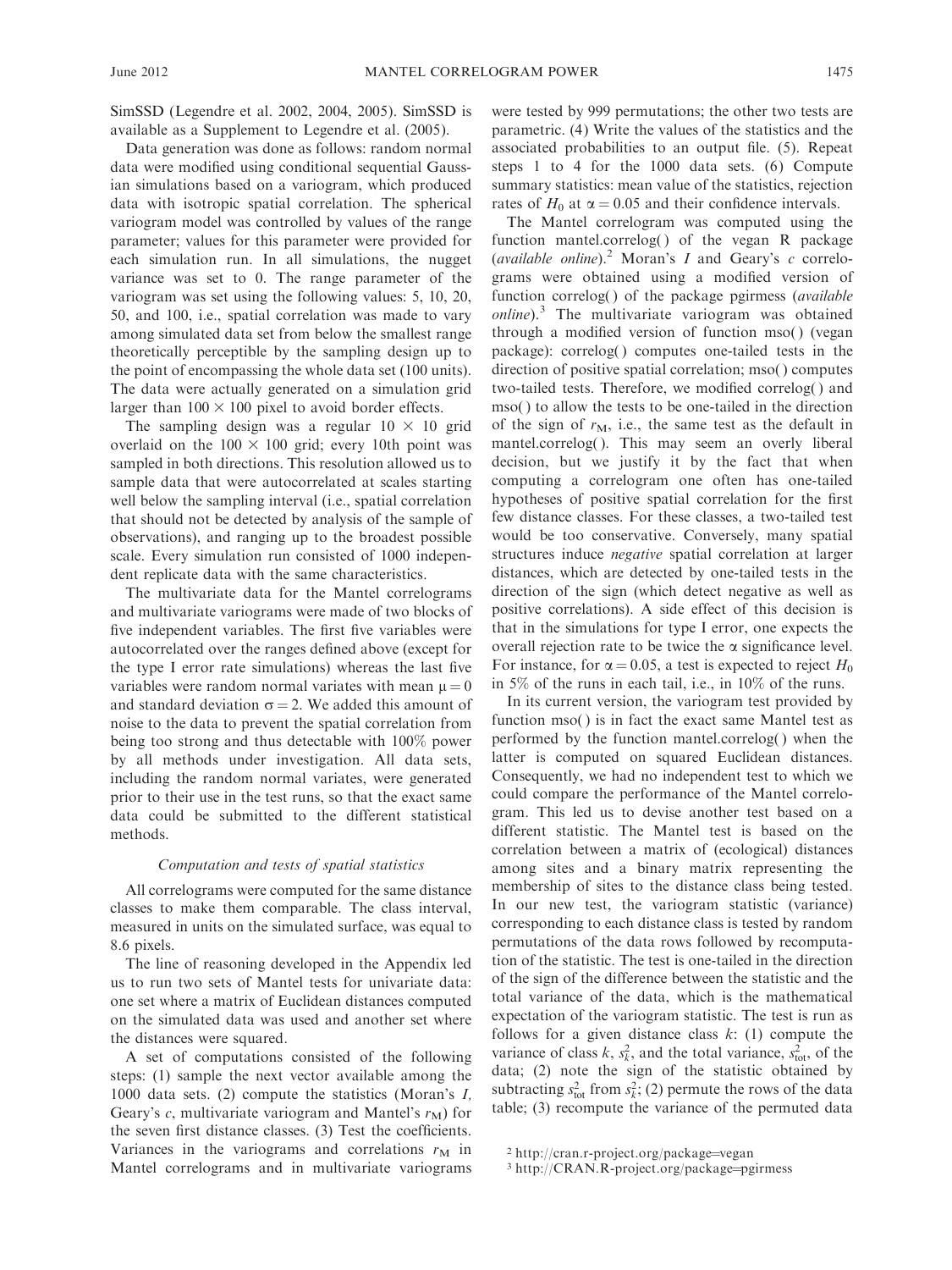

FIG. 1. (a, b, c) Values of the statistics and (d) type I error rates for seven distance classes of Moran (circles), Geary (squares) and Mantel (diamonds) correlograms run on random normal data (1000 independent runs). The Mantel correlograms were computed on squared distances. Type I error rates are for a significance level  $\alpha = 0.05$ , one-tailed on the side of the sign. The expected rejection rate under  $H_0$  was thus 0.10. Horizontal lines in the graphs indicate (a, b, c) the expectation of the statistic or (d) the type I error rate. Error bars show 95% confidence intervals.

in class k,  $s_{k, \text{perm}}^2$ ; (4) compare  $s_{k, \text{perm}}^2$  to the distribution of  $s_k^2$  obtained by permutation, in the tail given by the sign noted at step 2.

Another issue is the correction for multiple testing often applied to correlograms. Repeated testing on a given data set increases the overall risk of type I error. An overview of the most often-used correction procedures can be found in Legendre and Legendre (2012:23). In the simulations, we opted for no correction in order to obtain and compare the raw probabilities in each distance class.

#### **RESULTS**

#### Type I error rate

Fig. 1 shows the results of the type I error simulations for completely random, uncorrelated data in the univariate case. Fig. 4a and b provide the same type of results in the multivariate case; the Mantel correlogram and variance-based test of the multivariate variogram had very similar results. As can be seen, all methods investigated are valid for all distance classes. A statistical test is valid when the rejection rate of  $H_0$  is not larger than the significance level  $\alpha$ , for any value of  $\alpha$ , when  $H_0$ is true (Edgington 1995). Validity has been verified for other a levels as well (not illustrated). Type I error rates were always correct (i.e., close to the expected value of 10% in our simulations). All statistics showed values close to their expectation at all distance classes. The results are the same for data that were autocorrelated with a range of five units, i.e., half the sampling interval (not illustrated). This is normal, since the spatial correlation range was below the detection limit of the sampling design. In spite of the development presented in the Appendix, there are slight differences between the Mantel and Geary results, due to the fact that the tests of Geary correlograms were parametric.

#### Power

The results reported below always refer to the Mantel correlogram computed on squared Euclidean distances because this version of the  $r_M$  statistic is mathematically closer to Geary's c, as demonstrated in Appendix A. Small but nonsignificant differences between results based on Euclidean distances and squared Euclidean distances are due to the randomness of the permutations.

Univariate data.—Overall and as expected, the power of the three methods increased with the range of the spatial correlation in the data. The power of the three methods was approximately the same, with a slight advantage to Moran and Geary (for which our simulations used parametric tests, compared to permutational tests for the Mantel correlogram).

Fig. 2a–d shows the results of the simulations for data autocorrelated with a range of 10 units, i.e., corresponding to the sampling interval. Interestingly, over the 1000 independent runs, the three coefficients detected spatial correlation at the first distance class enough times to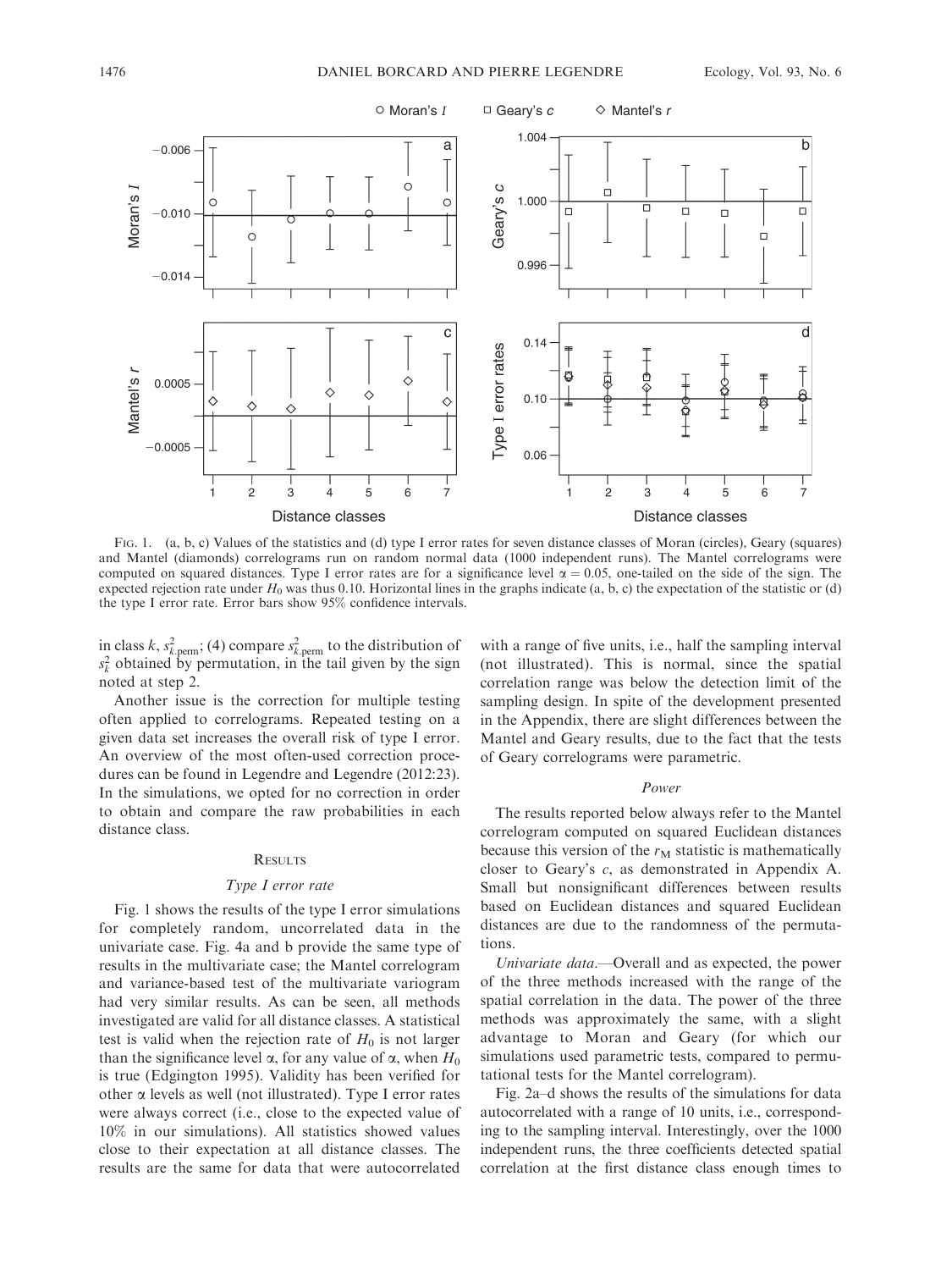

FIG. 2. Values of the statistics of (a, e) Moran's I (circles), (b, f) Geary's c (squares), and (c, g) Mantel's r (diamonds) correlograms, and (d, h) rejection rates of  $H_0$  for normal data autocorrelated with a range of (a–d) 10 units and (d–g) 20 units on the simulated surface and sampled every 10th unit in both directions. Rejection rates are for a significance level  $\alpha = 0.05$ , one-tailed on the side of the sign. The expected rejection rate under  $H_0$  was thus 0.10. Horizontal lines in the graphs indicate (a, b, c, e, f, g) the expectation of the statistic or  $(d, h)$  the expected rejection rate under  $H_0$ . Error bars show 95% confidence intervals; confidence intervals are omitted when they are smaller than the symbols.

change the mean values of the statistics by a very slight amount (Fig. 2a–c, where the scale of the ordinate was chosen to show tiny differences), but the power of these methods did not reach over the level of type I error (Fig. 2d). This means that even in the cases where these three methods reacted to short-range spatial correlation with a higher coefficient value, these values were not more often significant than with uncorrelated data. This is due to the fact that, in order to be consistently detected by the test, spatial correlation has to be larger than the class interval.

Increasing the range of spatial correlation increased the rates of detection at short range (first distance classes) and at progressively larger ranges. With a spatial correlation range of 20 units (Fig. 2e–h), the powers of the Moran and Geary coefficients for the first distance class were near 0.7. Mantel's r was slightly less powerful, at 0.6 (Fig. 2h). The power of the three coefficients dropped to around or below 0.20 for the second distance class, and remained slightly above the type I error level for the other five classes.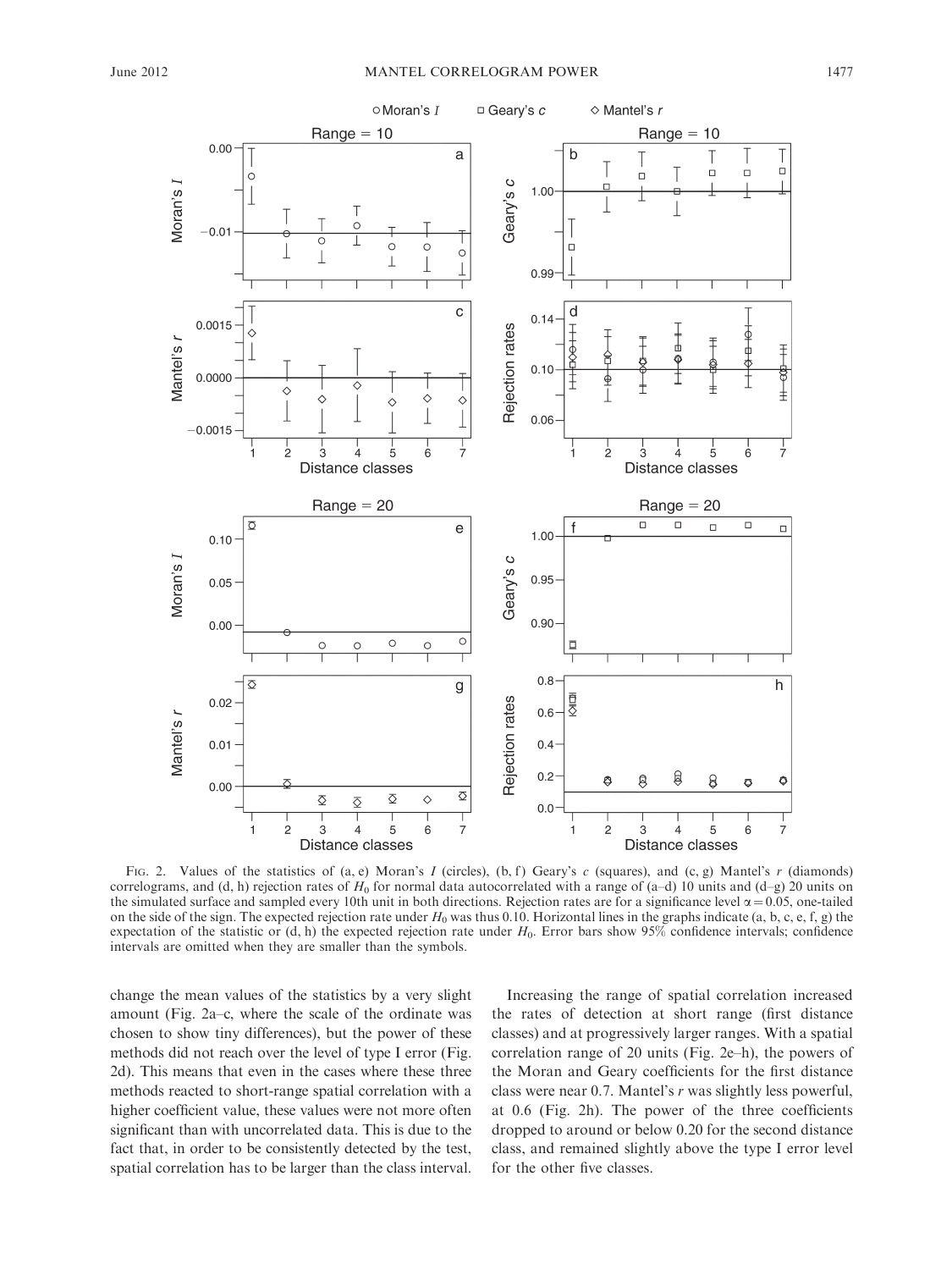

FIG. 3. Values of the statistics of (a, e) Moran's I (circles), (b, f) Geary's c (squares), and (c, g) Mantel's r (diamonds) correlograms, and (d, h) rejection rates of  $H_0$  for normal data autocorrelated with a range of (a–d) 50 units and (d–g) 100 units on the simulated surface and sampled every tenth unit in both directions. For details, see caption of Fig. 2.

With a spatial correlation range of 50 units (Fig. 3a– d), the power of the three statistics was high for the first two distance classes (close to 0.90; Fig. 3d). Spatial correlation was detected in approximately 40% of the cases in the third distance class. The rate dropped to around 0.3 in class 4, but increased slightly in the next classes, which displayed negative spatial correlation. When the spatial correlation range reached the extent of the simulated surface (range  $= 100$ ), the results (Fig. 3e– h) resembled those obtained for a range of 50 units, but with the smallest rates of rejection in distance class 5

(Fig. 3h), and negative spatial correlation detected in around 40–55% of the cases in classes 6 and 7.

The conclusion from this part of the study is that the three methods performed in a very comparable manner, the Mantel correlogram being only slightly less powerful for univariate normal data than its classical univariate parametric counterparts.

Multivariate data.—For reasons explained in Materials and methods, the type I error and rejection rates of the Mantel correlogram and of the multivariate variogram in the form implemented in the version of mso( )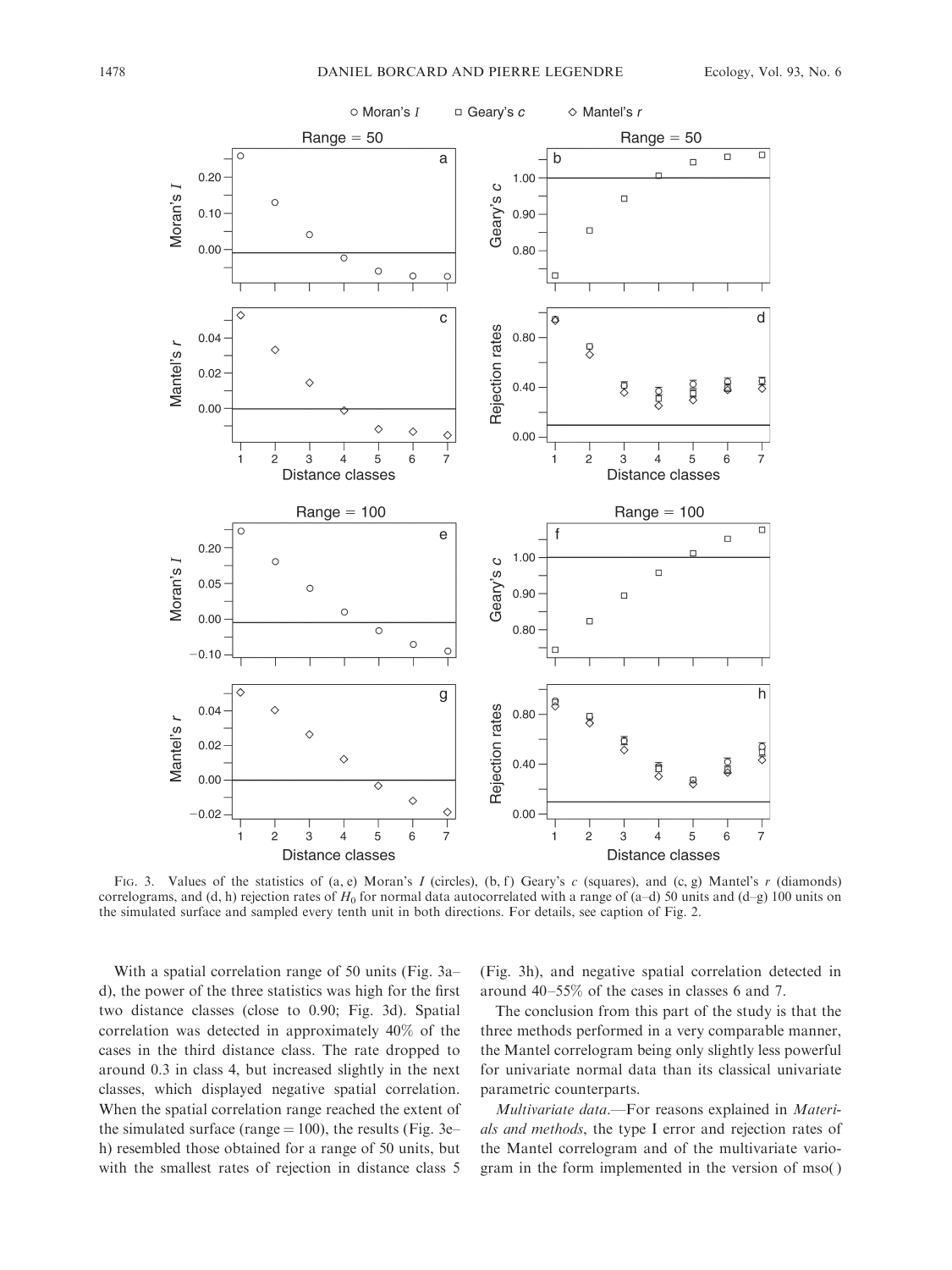

FIG. 4. Values of the (a, c, e, g, i) statistics, (b) type I error rates, and (d, f, h, j) power (which is the rejection rate of  $H_0$  when spatial correlation is present) for seven distance classes of multivariate Mantel correlograms run on (a, b) random normal data and (c–j) spatially correlated data in each of 1000 independent runs. For type I error and rejection rates, see caption of Fig. 2. Error bars show 95% confidence intervals.

currently distributed with vegan on CRAN were identical to within a few random permutations. This equivalence holds because the test used in mso( ) is a Mantel test based on Euclidean distances. A Mantel test based on a matrix of non-Euclidean (e.g., Bray-Curtis) ecological distances would of course not be equivalent to a multivariate variogram computed on raw data. Normality of distributions, however, plays no role in this equivalence because the tests are permutational. Furthermore, the power of our new test of the multivariate variogram, based on variances, was undistinguishable from that of the Mantel correlogram for all spatial correlation ranges and distance classes. Therefore, only the results for the Mantel correlogram are presented.

Fig. 4c–j shows the distributions of  $r_M$  statistics and rejection rates of the Mantel correlogram for four ranges of spatial correlation. Overall, the properties observed here are the same as the ones displayed by the univariate Mantel correlogram. As soon as the range of spatial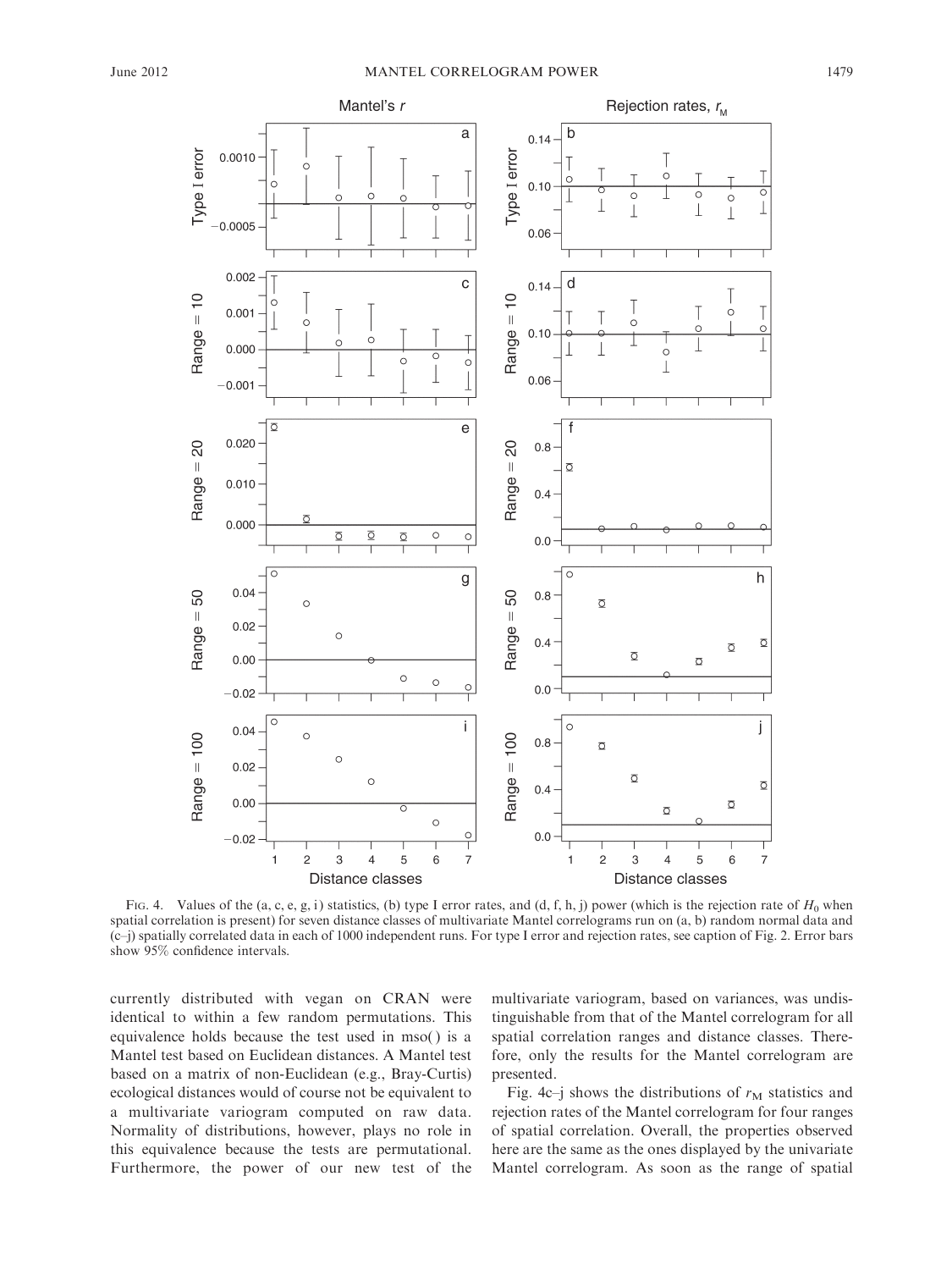correlation exceeds the sampling distance, the power of the Mantel correlogram increases, first in the first distance class, and then in the following ones when the range increases. Note the power to detect negative spatial correlation, lying at about 40% in class 7 of ranges 50 (Fig. 4h) and 100 (Fig. 4j).

The conclusion of this part of the study is that the Mantel test in multivariate correlogram analysis had the same type I error rate and power as the permutation test of the new variogram statistic. Furthermore, it displayed a power comparable to those of the univariate methods for normally distributed data with similar ranges of spatial correlation.

#### Conclusion

All results reported above are dependent on the relationship between the range of the spatial patterns or correlation and the grain, i.e., the width of the distance classes chosen in the analyses. In this study based on a square grid with intersite distances equal to 10, we chose a class interval (8.6) that allowed the first class to encompass sites that were related horizontally, vertically and diagonally, since the interval [8.6, 17.4) contains the diagonal distance  $\sqrt{200}$  = 14.14 (remember, the points are 10 units apart horizontally and vertically). The second class contained the second neighbors, and so on. It was important to choose a class interval that was both compatible with the grain of the study and the aim of the analysis. Since this condition was fulfilled, our study showed that, despite the recent concerns about the power of the Mantel test, which is at the core of the Mantel correlogram, this method provided a reliable assessment of the presence of spatial correlation in univariate as well as multivariate data. The concerns expressed in recent literature about the Mantel test are related to situations where alternative methods are available to address the scientific hypotheses more appropriately and to test them with more power. When looking for a multivariate assessment of spatial correlation, however, few alternatives exist to compute correlograms, which test hypotheses formulated in terms of distances. Therefore, our simulation results can be seen from two viewpoints: (1) comparisons between the Mantel correlogram and other approaches using data compatible with all methods showed that the Mantel correlogram behaves well; (2) in its own field, in the absence of equivalent methods, the Mantel correlogram has an acceptable power. For univariate data, the test of significance in the Mantel correlogram based on a Euclidean distance matrix is equivalent to the test of Geary's  $c$ , which is also the method to test autocorrelation values in univariate variograms. For multivariate data, the test used in Mantel correlograms has the exact same power as the only alternative method, which is the test of the multivariate variogram.

To be able to compare the methods with data compatible with all of them, we ran our simulations on random normal variables projected on sites that were

compared using the Euclidean distance, this class including distances that can be obtained by transforming the data followed by calculation of the Euclidean distance formula; see Legendre and Gallagher (2001) and Legendre and Legendre (2012: Section 7.7). However, the real value of the Mantel correlogram is for studies where the response data are modeled by a distance function that is not Euclidean. Among these are most of the coefficients developed for the analysis of species presence–absence data, for example, the coefficients of Jaccard and Sørensen, as well as quantitative distances for species abundance data, such as the asymmetric Gower coefficient, the geodesic metric, the Whittaker, Canberra, Clark, percentage difference, and mean character difference modified for species data. Distance coefficients intended for data other than species are, for example, the symmetric Gower, Estabrook-Rogers, and the generalized Mahalanobis distance for groups of observations. See Legendre and Legendre (2012) for descriptions of these coefficients, which can all be used in Mantel correlogram studies and in none of the other methods. Further simulations are needed to assess the behavior of the Mantel correlogram with nonnormal data and non-Euclidean distances.

#### ACKNOWLEDGMENTS

This paper is dedicated to the memory of Robert R. Sokal who passed away on 9 April 2012. Professor Sokal was at the origin of the Mantel correlogram discussed in this paper.

We are grateful to Alena Motorina for help at the beginning of the simulation process, and to two anonymous reviewers for very insightful comments on the manuscript. This work was supported by Natural Sciences and Engineering Research Council of Canada (NSERC) grant no. 7738 to P. Legendre.

#### LITERATURE CITED

- Cliff, A. D., and J. K. Ord. 1981. Spatial processes. Pion, London, UK.
- Dutilleul, P., J. D. Stockwell, D. Frigon, and P. Legendre. 2000. The Mantel test versus Pearson's correlation analysis: assessment of the differences for biological and environmental studies. Journal of Agricultural, Biological and Environmental Statistics 5:131–150.
- Edgington, E. S. 1995. Randomization tests. Third edition. Marcel Dekker, New York, New York, USA.
- Geary, R. C. 1954. The contiguity ratio and statistical mapping. Incorporated Statistician 5:115–145.
- Legendre, P., D. Borcard, and P. R. Peres-Neto. 2005. Analyzing beta diversity: partitioning the spatial variation of community composition data. Ecological Monographs 75:435–450.
- Legendre, P., D. Borcard, and P. R. Peres-Neto. 2008. Analyzing or explaining beta diversity: comment. Ecology 89:3238–3244.
- Legendre, P., M. R. T. Dale, M.-J. Fortin, P. Casgrain, and J. Gurevitch. 2004. Effects of spatial structures on the results of field experiments. Ecology 85:3202–3214.
- Legendre, P., M. R. T. Dale, M.-J. Fortin, J. Gurevitch, M. Hohn, and D. Myers. 2002. The consequences of spatial structure for the design and analysis of ecological field surveys. Ecography 25:601-615.
- Legendre, P., and M.-J. Fortin. 1989. Spatial pattern and ecological analysis. Vegetatio 80:107–138.
- Legendre, P., and M.-J. Fortin. 2010. Comparison of the Mantel test and alternative approaches for detecting complex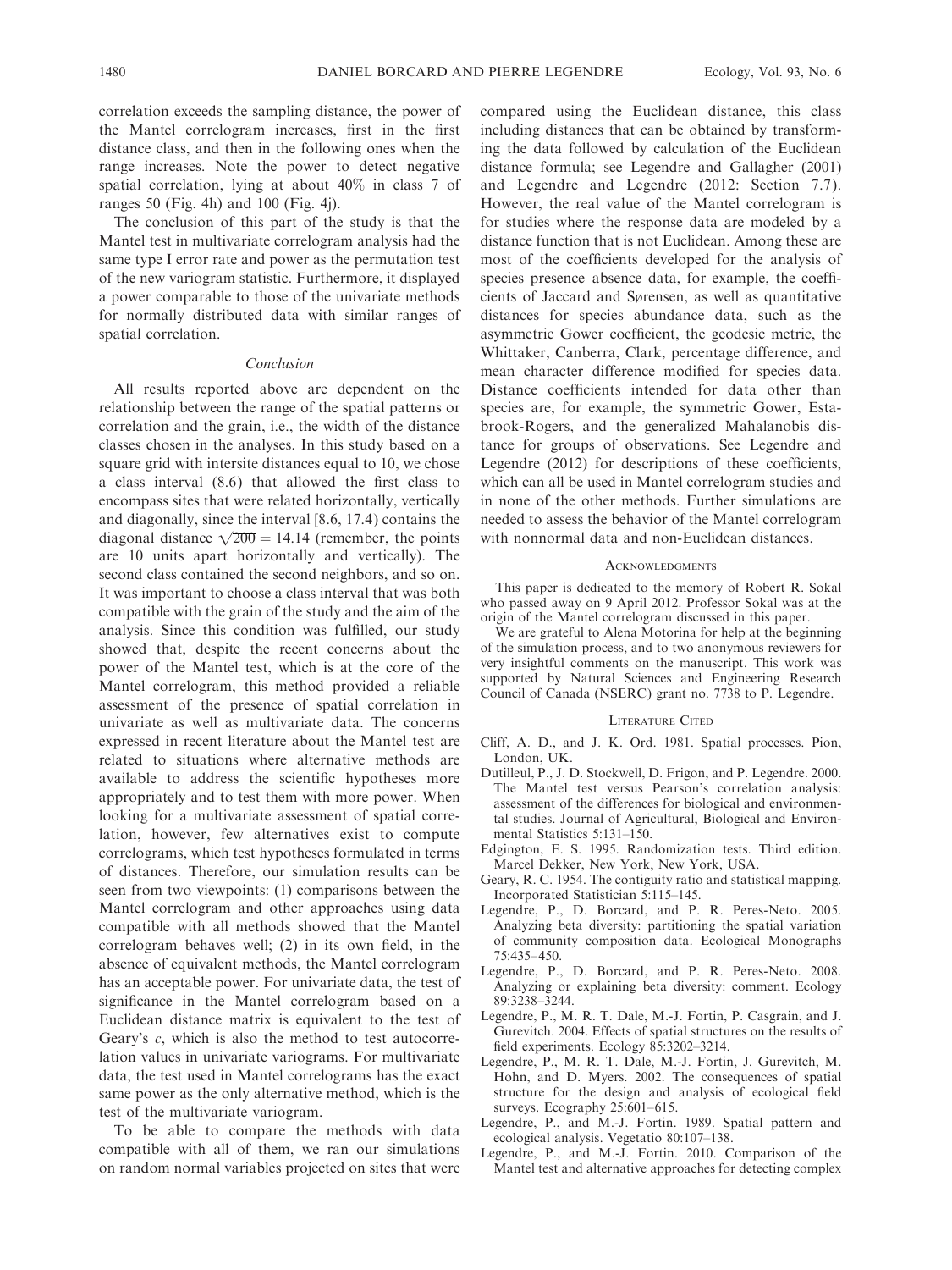multivariate relationships in the spatial analysis of genetic data. Molecular Ecology Resources 10:831–844.

- Legendre, P., and E. D. Gallagher. 2001. Ecologically meaningful transformations for ordination of species data. Oecologia 129:271–280.
- Legendre, P., and L. Legendre. 1998. Numerical ecology. Second English edition. Elsevier Science BV, Amsterdam, The Netherlands.
- Legendre, P., and L. Legendre. 2012. Numerical ecology. Third English edition. Elsevier Science BV, Amsterdam, The Netherlands.
- Mantel, N. 1967. The detection of disease clustering and a generalized regression approach. Cancer Research 27:209– 220.
- Moran, P. A. P. 1950. Notes on continuous stochastic phenomena. Biometrika 37:17–23.
- Oden, N. L., and R. R. Sokal. 1986. Directional autocorrelation: an extension of spatial correlograms to two dimensions. Systematic Zoology 35:608–617.
- R Development Core Team. 2010. R version 2.11.1. R Project for Statistical Computing, Vienna, Austria. www.r-project.org
- Sokal, R. R. 1986. Spatial data analysis and historical processes. Pages 29–43 in E. Diday, Y. Escoufier, L. Lebart, J. Pagès, Y. Schektman, and R. Tomassone, editors. Data analysis and informatics, IV. North-Holland, Amsterdam, The Netherlands.
- Wagner, H. H. 2003. Spatial covariance in plant communities: integrating ordination, variogram modeling, and variance testing. Ecology 84:1045–1057.
- Wagner, H. H. 2004. Direct multi-scale ordination with canonical correspondence analysis. Ecology 85:342–351.

### SUPPLEMENTAL MATERIAL

### Appendix

A demonstration of the equivalence between the permutational tests of the semi-variance, Geary's c, and Mantel's  $z_M$  statistics (Ecological Archives E093-129-A1).